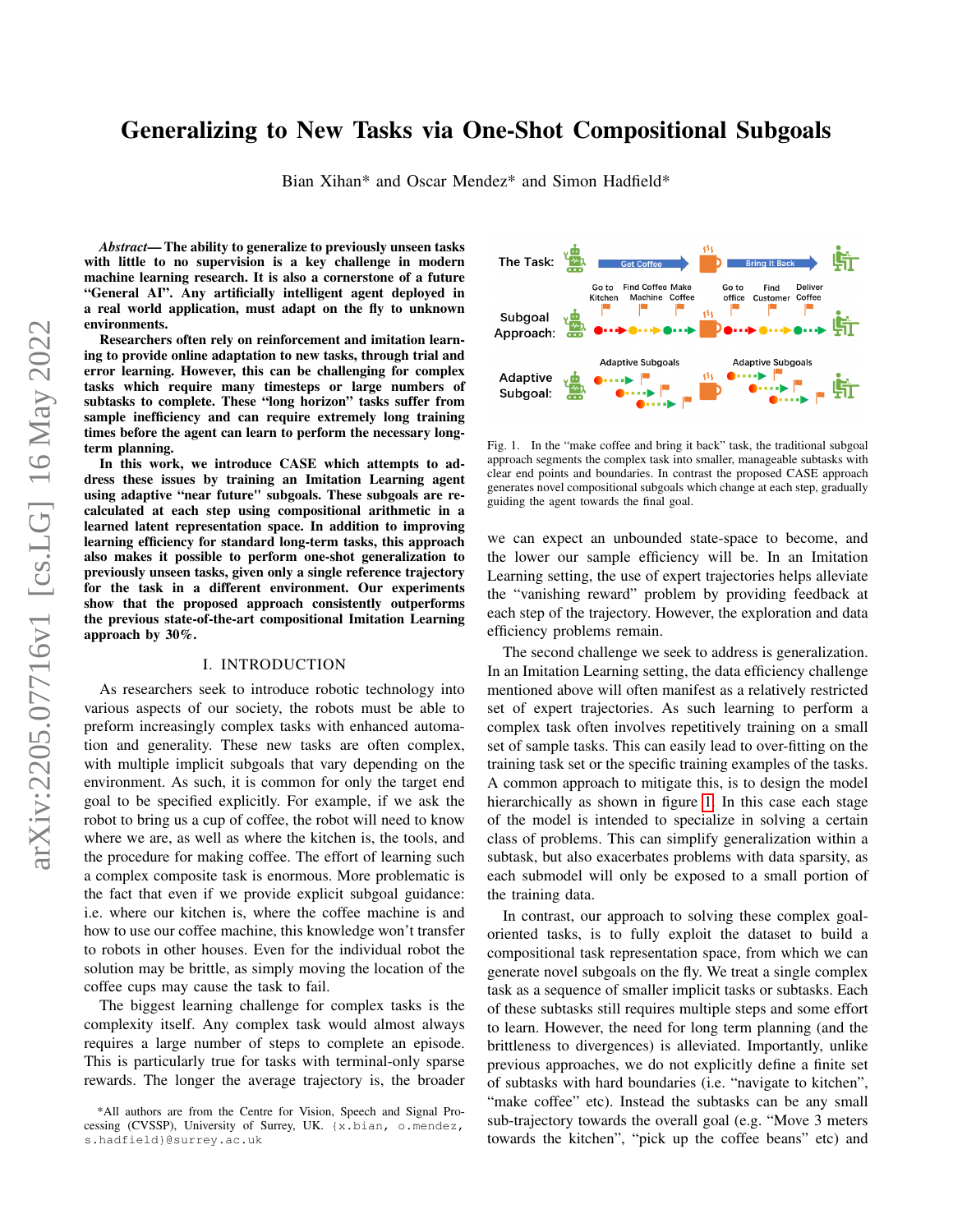is generated on-the-fly through compositionality. These subgoals do not need to correspond to any task defined by the developer, nor do they need to have been previously observed during training. We refer to this approach as Compositional Adaptive Subgoal Estimation (CASE).

Finally, an Imitation Learning policy is trained, using the learned compositional representation as it's state space, and with targets set via the adaptive subgoal estimation. These subgoals are adaptive as the rollout progresses, providing additional flexibility. Unlike traditional rigid and nonoverlapping subgoals, our approach enables the agent to adapt to errors and drift, following alternative routes to the overall task, and avoiding deadlock with unachievable subtasks. In addition, the learning task is simplified as long term planning happens via the compositional space and the agent focuses on short term execution. This also allow the agent to perform one shot generalization over unseen tasks in the same environment. With this approach, we are able to outperform standard imitation learning policies (including those using the same compositional state space) by over 30% in unseen task generalization.

In summary, the contributions of this paper are:

- 1) A novel approach estimate subgoal waypoints via a compositional task embedding space, referred to as CASE
- 2) An Imitation Learning approach for complex compound tasks, based on online-subgoal estimation
- 3) An evaluation of one-shot task-generalization for the policy, based on subgoal generalization

### II. LITERATURE REVIEW

This section will first provide a broad overview of prior works on Subgoal Search from all areas of machine learning. It will then discuss specifically the current state-of-the-art in Imitation Learning, with a focus on compositional Imitation Learning approaches.

## *A. Subgoal Search*

The most common use of Subgoal Search is in the context of path planning [2]. Here, specific landmarks or semantic regions are recognized as a subgoal for the robot to navigate towards. These tasks often uses existing content within the observation as the subgoal, especially in visual related tasks [9], [12], [15], [20].

More recently there has been significant research on extending Subgoal Search beyond landmark based navigation, particularly exploring the interaction with reinforcement learning (RL). [1] was one of the earliest works combining hierarchical reinforcement learning with subgoal discovery. Here, high level policies discover subgoals while low level policies specialize in executing each subgoal. In a similar vein, [12] trains a high-level policy with a reduced action space guided by landmarks. [28] generalized this by looking for a sub-goal in a k-step adjacent region of the current state, within a general reinforcement learning environment. [14] builds upon this stable representation of subgoals, and proposes an active hierarchical exploration strategy which seeks out new promising subgoals with novelty and potential. All of these works discovered subgoals automatically, removing the need for hand-crafted subgoals. However, they all maintained the hard boundary between the subgoals.

The majority of the research in subgoal estimation focuses on optimizing the generation or assessment of a candidate sub-goal state. However, [6] show a simple approach for efficiently generating subgoals which are precisely k-stepsahead in reasoning tasks. In contrast our CASE approach chooses a possible "near future" subgoal, which adapts over time. This allows the policy network to focus on learning a more generalized skill for solving the task rather than attaining any specific subgoal. This in turn improves the performance of our technique when encountering unseen tasks, and provides robustness by allowing recovery from errors.

## *B. Imitation Learning*

Imitation Learning (IL) approaches [5], [10], [21], [23] utilize a dataset of expert demonstrations to guide the learning process. Initially, imitation learning relied heavily on supervision. However, these approaches perform poorly with increasing episode length, and have issues with generalization. To improve upon this, the work of Levine, et al [13] uses expert trajectories to optimize the action policy rather than to imitate the expert exactly. Later works move away from a passive collection of demonstrations. Instead they exploit the active collection of demonstration from expert. To this end [11], [24], [27] create an interactive expert which provides demonstration as a response to the actions taken by the agent. This helps partially mitigate the issues with training data efficiency.

In more recent works, [25], [26] aim to combine IL with RL, by using IL as a pre-training step for RL. [4] perform randomized switching from IL to RL during policy training to enable faster learning. [17] uses expert trajectories to learn the reward function rather than the action policy.

To the best of our knowledge, the only prior work combining subgoal search and imitation learning is [19]. This approach uses a form of clustering on the expert trajectories to decompose the complex task into sub-goals. By learning to generate sub-goal states, the network obtains reward functions which direct the RL agent to move from one subgoal to another. However, the lack of compositionality in the model and the rigidity of the sub-goal prediction limit its generalization capability.

# III. METHODOLOGY

Next, we detail our CASE method, utilizing adaptive subgoal waypoints for learning complex tasks and generalising to previously unseen tasks. First we clarify terminology. A "task" is defined as a singular goal the agent must complete through a series of interactions with the environment. A "sequence" of tasks means a collection of multiple separate tasks, some of which may be independent and some of which may depend on each other. Disregarding task dependencies, we allow the individual tasks within a sequence to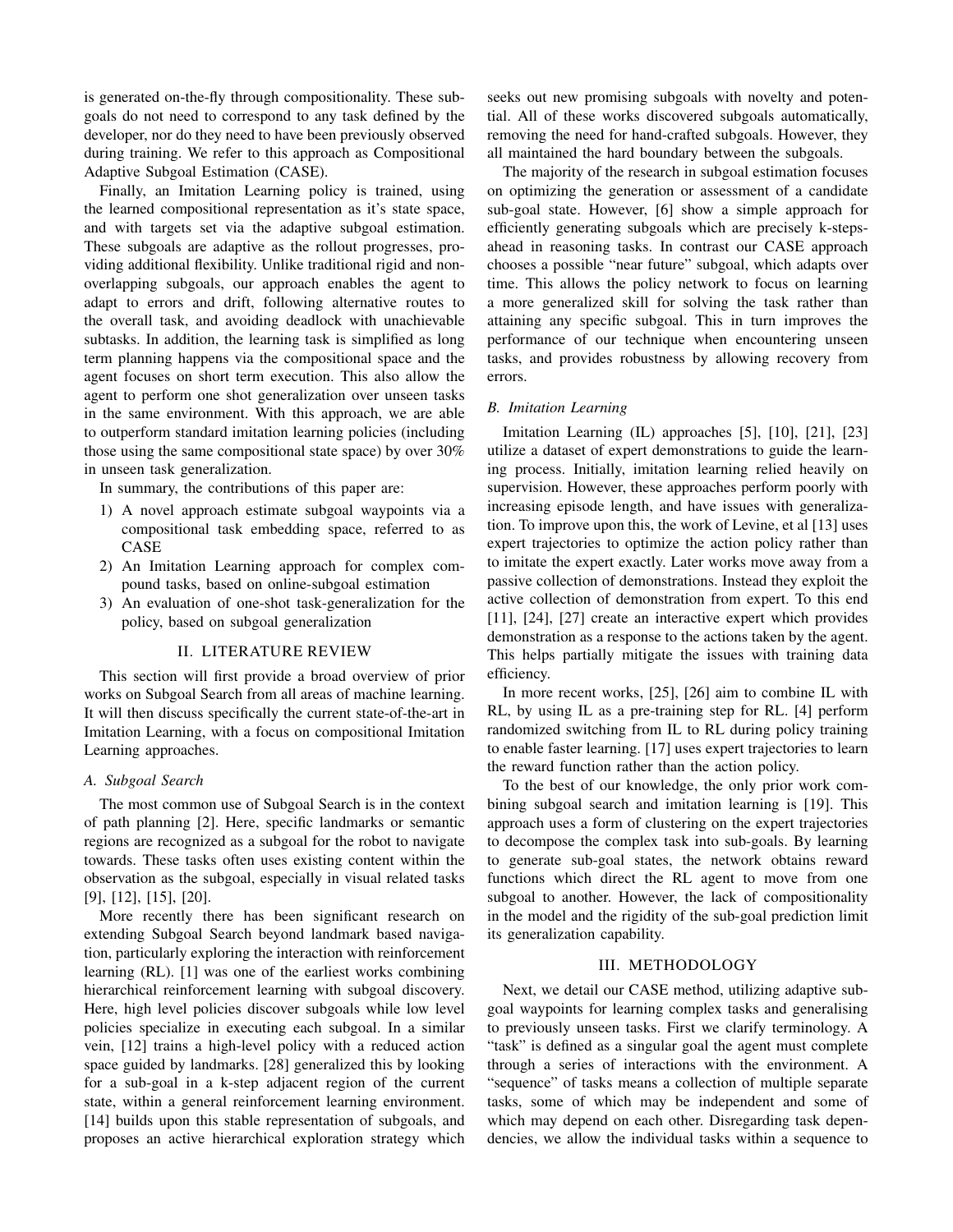be completed in any order, during the completion of the sequence. We further specify a "complex task" within this work, as a singular specified goal task, which nevertheless engenders an entire sequence of implicitly defined subtasks to be completed, due to the implicit dependencies within the environment. In our imitation learning framework, we define the "subgoal waypoint" as a state in the expert reference trajectory, located in the "near future" of the current agent's state. Note that the current trajectory and reference trajectory are both solving the same sequence of tasks, but are operating in different environments. Thus the subgoal waypoint cannot be used directly to guide the agent's trajectory.

We learn a compositional latent space to represent tasks and sequences of tasks. More specifically, a singular task maps to a unique point in the latent space. An unordered sequence of tasks (as defined above) also maps to a unique point in the latent space, which is the summation of the embeddings of all the subtasks within the sequence. This helps to draw a connection between "complex tasks" and "task sequences" as defined above. Both the singular complex task, and the explicit sequence of all dependent subtasks, should map to the same point within the latent space. This compositional approach makes manifest the lack of ordering specified above. The summation of subtask embeddings is an commutative operation, therefore changing the order of the summation does not change the final embedding. In order to learn this compositional task embedding, this constraint is codified as a number of regularization losses on the state encoder.

Finally we train agents to select actions using the learned task embedding, as their state representation. This provides a compact definition of both the current environment and the tasks to be completed. We tested our CASE framework for imitation learning. Taking the full set of states from timestep  $t = 0$  to the final timestep  $t = T$ , let  $O_t$  be the observation of a state at time  $t$  in a fully observable environment. We similarly specify  $O_0^{ref}$  ... $O_T^{ref}$  as an expert reference trajectory which completes the same task sequence in a different environment. The expert reference trajectories are extracted by greedy search over the environment for the optimal solution.

## *A. Compositional representation*

A compositional representation is an embedding which encodes structural relationships between the items in the space [16]. Consider a compositional representation  $\vec{v}_{0,N}$ which encodes the trajectory and tasks required to progress from state  $s_0$  to state  $s_N$ . More explicitly,  $\vec{v}_{0,N}$  can be defined with a parameterized encoding function  $g_{\phi}$  as:

$$
\vec{v}_{0,N} = g_{\phi}(s_0, s_N) = g_{\phi}(s_0, s_1) + \dots + g_{\phi}(s_{N-1}, s_N), \tag{1}
$$

where  $\phi$  are the encoding parameters. This representation defines a sequence of tasks as the sum of the representation for all subtasks within the sequence. To prevent accidentally enforcing a specific ordering during the completion of these subtasks, the representation is built with commutativity, i.e.  $\vec{v}_{A,B} + \vec{v}_{C,D} = \vec{v}_{C,D} + \vec{v}_{A,B}$  This is a very powerful representation for computing encodings of implicit groups of subtasks. As an example, the embedding of all tasks that have yet to be accomplished at timestep  $t$  a sequence can be calculated as  $\vec{v} = \vec{u}_{0,N} - \vec{u}_{0,t}$ . However, in a complex task sequence, the  $\vec{v}$  often embeds a long trajectory which consist of many tasks. This makes the learning process difficult, as information about far future tasks is a distraction from completing the current task.

# *B. Plan Arithmetic and Subgoal Waypoints*

In one-shot imitation learning, the agent must perform a task (or sequence of tasks) conditioned on one reference example of the same task. In our work we further generalize this by allowing the current and reference task to be performed under different environments. The agent is trained with many sequences of other tasks in other environments and then provided with an expert trajectory as reference to guide the new task, with no additional learning. Humans are adept at this: generalizing previous experiences to newly defined problems. However, for machine learning this is extremely challenging, and represents an important stepping stone towards general AI.

During training, the agent is given two trajectories, the training trajectory  $U$  and expert trajectory  $R$  with matching task lists. It then learns a policy to perform online prediction of the actions in one trajectory, conditioned on the other trajectory as the reference. In the running example 'getting coffee', the agent will be provided with trajectories of retrieving coffee from a different office with a different floor layout. Learning how to make coffee without relying on specific meta knowledge about a particular environment is vital for improving generalization.

To be more specific, a visual approach to task specification is taken. During both training and testing, the agent is given an image of the desired goal state for the current episode  $(U<sub>N</sub>)$ , as well as the goal state of the reference episode  $(R_T)$ . It is also given an image of the current state  $(U_t)$ , and an image of a future subgoal state  $(R<sub>I</sub>)$  from the reference trajectory  $\{R_0, R_T\}$ . It is important to emphasise that the agent is not provided with any future knowledge about the current trajectory, beyond the target goal state which specifies the task to be completed. Subgoals are drawn from the future of the reference trajectory, not the current trajectory.

To choose the subgoal waypoint, we assume the agent is always on the optimal path, therefore it's progress in the task is proportional to that the expert trajectory. As such when we choose the waypoint, we take the state  $R_p$  in the reference trajectory, which has the same percentage of completion as in the training episode  $\frac{p}{T} = \frac{t}{N}$ , then add a fixed number k steps to ensure the waypoint is in the "near future"  $(I =$  $p + k$ ). The value of k is determined experimentally in our work, as in previous works in the broader subgoal selection literature [6]. One potential issue with this approach is that the length of each subtask is unknown. If the current subtask in training episode is significantly longer or shorter than the expert trajectory, then the waypoint may fall into a different subtask. However, we expect the agent to be able to adapt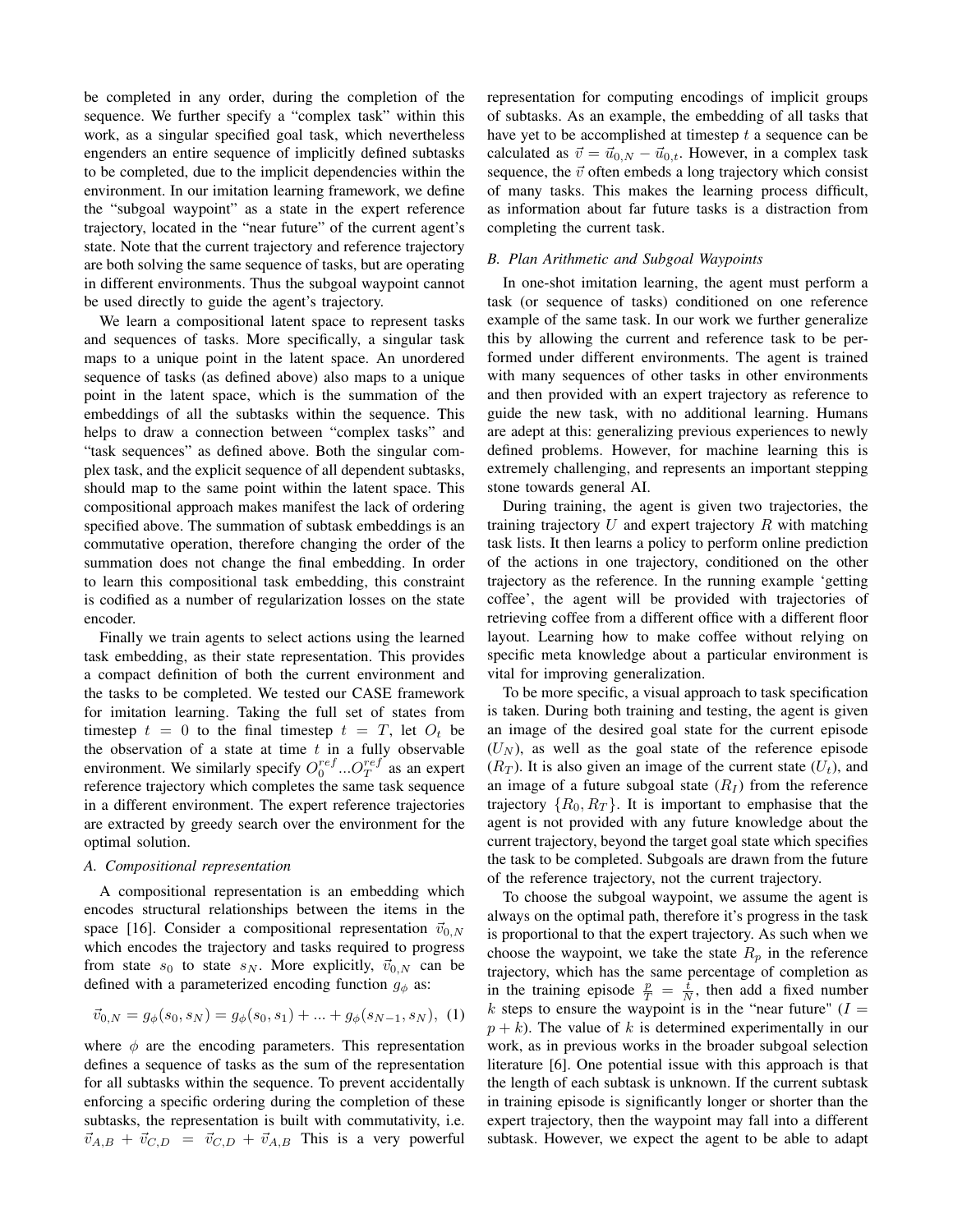to this situation, as any state from the following subtask will already reflect the completion of the current subtask.

Given our selected subgoal waypoint for this timestep, the model will first encode the compositional representation of the current state to the goal state  $(\vec{U} = g_{\phi}(U_t, U_N))$ . It will also encode the compositional representation of the reference sub-goal to the goal state of the reference episode ( $\dot{V}$  =  $g_{\phi}(R_I, R_T)$ ). We can thus calculate a waypoint embedding  $\vec{W}$  for the current trajectory with the following subtraction in the latent domain:

$$
\vec{W} = \vec{U} - \vec{V} = g_{\phi}(U_t, U_N) - g_{\phi}(R_I, R_T). \tag{2}
$$

This estimates an embedded representation  $\vec{W}$  of the trajectory from the current state  $(t)$  of the agent to the corresponding subgoal waypoint in the "near future". This short term task embedding is then used as the input for policy network  $\pi\left(a_t|U_t, \vec{W}\right)$  to determine the actions of the agent.

# *C. Policy and encoder learning*

The training of the compositional state encoder, and the subgoal based policy network, are undertaken concurrently. Both models are updated according to the policy loss:

$$
L_a(U_t, U_N, R_I, R_T) = -\log(\pi(\hat{a}_t | U_t, g_\phi(U_t, U_N) - g_\phi(R_I, R_T))
$$
\n(3)

where  $\hat{a}_t$  is the expert reference action at the current state  $U_t$ .

Additionally, there are two regularization losses using a triplet margin loss function  $l_m$  [3]. The first ensures that arithmetic operations are correctly preserved within the latent space. To this end the compositionality is enforced by loss  $L_H$  which ensures that the sum of the embedding of the past states and the embedding of the future states are equal to the embedding for the entire task

<span id="page-3-1"></span>
$$
L_H(U_0, U_t, U_N) = l_m(g_{\phi}(U_0, U_t) + g_{\phi}(U_t, U_N), g_{\phi}(U_0, U_N)).
$$
\n(4)

The second regularization loss ensures that similarity in the latent space corresponds to semantically similar tasks. The full training and reference pair  $(U, R)$  should have similar embedded representations

$$
L_P(U_0, U_N, R_0, R_T) = l_m(g_\phi(U_0, U_N), g_\phi(R_0, R_T)).
$$
 (5)

Thus the loss function for the framework is expressed as the weighted sum of the three losses:  $L = L_a + \lambda_H L_H + \lambda_P L_P$ .

# <span id="page-3-2"></span>IV. EVALUATION

Our experiments aim to show the improvement of the agent's generalisation capability when trained using our CASE approach to online compositional subgoals. Therefore, we evaluate the performance on tasks which were previously unseen during training, and for which only a single reference episode is provided. In both cases, the observation is provided as a pair of images. The state encoder  $g_{\phi}$  is a 4 layer CNN, and is shared by the reference and training episode. This encodes the current state to goal state subtrajectory, as well as the sub-goal state to reference goal state sub-trajectory. The resulting latent will then be processed

according to EQ1, and the output is fed into the policy network to estimate the action.

In each experiment we contrast several variants of our own approach, including the effect of the current image branch and the additional compositionality losses. We also compare against the current state-of-the-art in compositional IL [8]. Additionally, we include an ablation study on the "near future" subgoal lookahead parameter  $k$ . In all other experiments we set  $k = 4$ . We also set the loss weightings  $\lambda_H = \lambda_P = 1.$ 

#### *A. Environment*

In order to examine generalization and long-term IL problems, we trained our agent with the Craft World [7] environment. This also facilitated fair comparison with the state-ofthe-art compositional IL approach of [8], This environment is a 2D discrete-action world with a top-down grid view where the agent is also able to move in one of 4 directions at each step. There are different types of object in the environment as shown in figure [2](#page-3-0) including tree, rock, axe, wheat, bread, etc. Some objects can be interacted with by an agent via pick up and drop off actions. The object moves with the agent when it has been picked up, and can cause transformations to other objects in the environment. For example, if the agent carries an axe to a tree, the tree will be transformed into a log, which then can be transformed into a house once the agent picks up a hammer and brings it to the log. It is apparent that this environment, makes it possible to define complex long-horizon tasks such as "make bread" or "build house" which include many implicit subgoals. Furthermore, these tasks can be combined into sequences such as ["make bread", "eat bread", "build house"]. This provides a good selection of unique tasks to generate for training data. This also liberates the agent from skill list labels [18] or language based skill description [22] which limits the generalisation to unseen tasks and sequences. Also of interest is the fact that this allows the tasks sequence to be generated with no explicit ordering, giving more freedom in both data generation and generalization.



<span id="page-3-0"></span>Fig. 2. An example of the Craft World [7] environment, on the left is a rendering of the environment, the right is an unrendered input state.

The training and testing dataset are generated with a random map, upon which the agent is required to perform 2- 8 different tasks in sequence with no particular ordering. The expert trajectory is generated with greedy search to ensure an optimal solution. The agent is trained on 150,000 episodes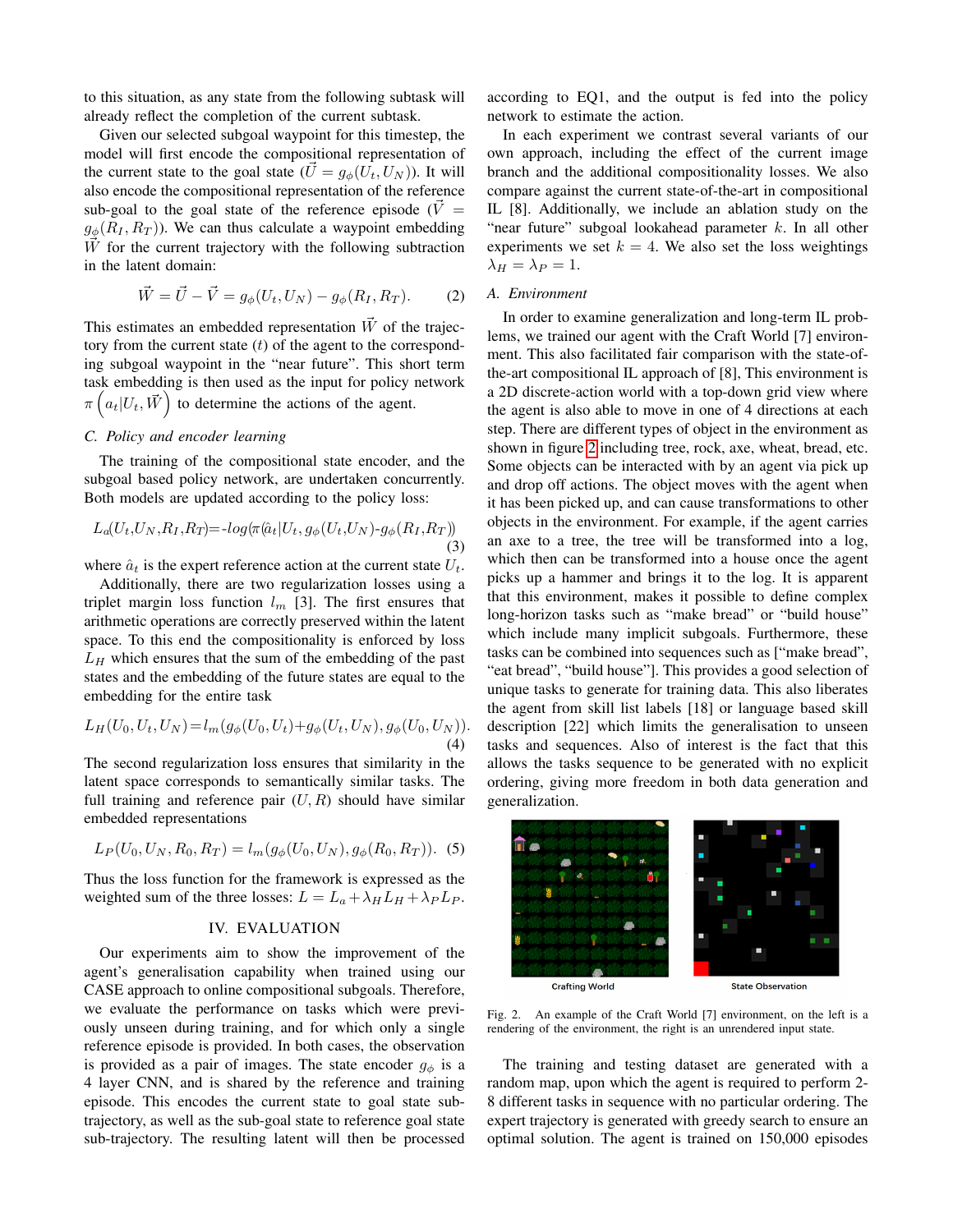

<span id="page-4-1"></span>Fig. 3. A graph of the difference in performance for CASE, and the original & enhanced baselines, as the number of tasks in a sequence increases.

and tested on the same number of unseen episodes. To test one-shot generalization, the set of training tasks is different from the set of testing tasks, requiring generalization from the reference trajectory.

# <span id="page-4-3"></span>*B. One-shot task generalization and ablation study*

Results from the generalization test are shown in table [I.](#page-4-0) The CASE agent is able to outperform the original SOTA benchmark [8] by over 30% in unseen task success rate. The additional assistive losses (CASE+L) only improved the performances by a small amount at later training steps. The SOTA (CPV-FULL) in it's original form [8] does not take the desired goal state as input at test time. Instead the approach relies on the compositionality of the current and reference trajectory to produce a goal state. Therefore we also evaluate and enhanced version of [8] (CPV+ Goal Guidance), where the reference trajectory is replaced with the ground truth endgoal of the current trajectory at test time. As shown in table [I](#page-4-0) the CASE approach is still able to outperform the modified SOTA consistently on unseen tasks.

The ablation study is performed over the different components of the framework. More specifically we explore the benefits of the assistive losses  $(L_H 4$  $(L_H 4$  and  $L_P 5)$  $L_P 5)$ , and the current state image input  $(U_t)$ . As shown in table [I,](#page-4-0) the addition of both the current state image branch and the assistive losses each increased the performance of the model. As expected, the current image provided additional information more relevant to the current task, while the assistive losses increased the generalization capability by encouraging a more regularized representation.

During experimentation, we observed that the difference in performance between CASE and the enhanced SOTA grows as the number of tasks in a sequence increases. When the number of tasks in each sequence is chosen from the range 2-4, the CASE approach outperforms the baseline by around 3-4%. When sequence lengths increase, the performance gap becomes much wider as shown in fig [3.](#page-4-1) It is worth mentioning that the CASE agent is able to maintain a success rate above 60% throughout the experiments.

Finally, we tested several settings for the "near future" lookahead parameter k. As shown in figure [4,](#page-4-2) when  $k = 4$ the agent's performance is maximized. The graph shows some sensitivity to the parameter  $k$ , and performance can be unstable at lower values. The setting  $k = 1$  has a middling

| Model                | <b>Best</b><br>Performance | Average<br>Performance | Standard<br>Deviation |
|----------------------|----------------------------|------------------------|-----------------------|
| CPV-FULL [8]         | 0.432                      | 0.392                  | 0.0166                |
| CPV+Goal<br>Guidance | 0.670                      | 0.647                  | 0.0146                |
| <b>CASE</b>          | 0.689                      | 0.641                  | 0.0133                |
| <b>CASE+CI</b>       | 0.701                      | 0.676                  | 0.0139                |
| $CASE+CI+L$          | 0.712                      | 0.687                  | 0.0167                |
| TABLE I              |                            |                        |                       |

<span id="page-4-0"></span>An ablation study on the different components of the network: Current state image (CI) and assistive losses (L).

performance and the lowest standard deviation, while  $k = 2$ and  $k = 3$  have the worst performance and highest variance. We suspect this is due to the inconsistency in the length of the randomized subtasks between the training episodes and expert trajectories. As an example, imagine the first task in the training episode is to pick up an axe. In the agent's training episode the axe may be 10 steps away from the current state, while it is 2 steps away in the expert reference trajectory. If the  $k$  value is less than 2, then the generated subgoal will be after the completion of the current subtask within the expert trajectory. The reverse can also be true for larger values of  $k$  if the distances are swapped. In most cases the agent is able to deal with this: a subgoal for the following task is still easier to learn from than the entire remaining trajectory. Nevertheless, it may be interesting for future work to explore the automatic computation of the optimal k parameter during compositional subgoal estimation.



<span id="page-4-2"></span>Fig. 4. An ablation study over the  $k$  parameter for choosing the "near future" waypoint. The average performance of each  $k$ -step is calculated from 8 trials.

#### V. CONCLUSIONS

In this work, we proposed CASE, an approach to learn a compositional task representation which enabled novel subgoal estimation from reference trajectories in IL. This makes it significantly easier to learn long and complex sequences of tasks, including those with implicit or poorly defined subtasks. With this technique, we developed an IL agent which can generalize to previously unseen tasks with a success rate of around 70%. This represents an improvement of around 30% over the previous SOTA.

However, this approach can be developed further in future work. As discussed in section [IV-B,](#page-4-3) using a fixed value for the k-step lookahead parameter may be suboptimal. Experiments indicate that performance and stability may be improved by developing an adaptive lookahead window, based on recent developments in the broader field of subgoal search [6].